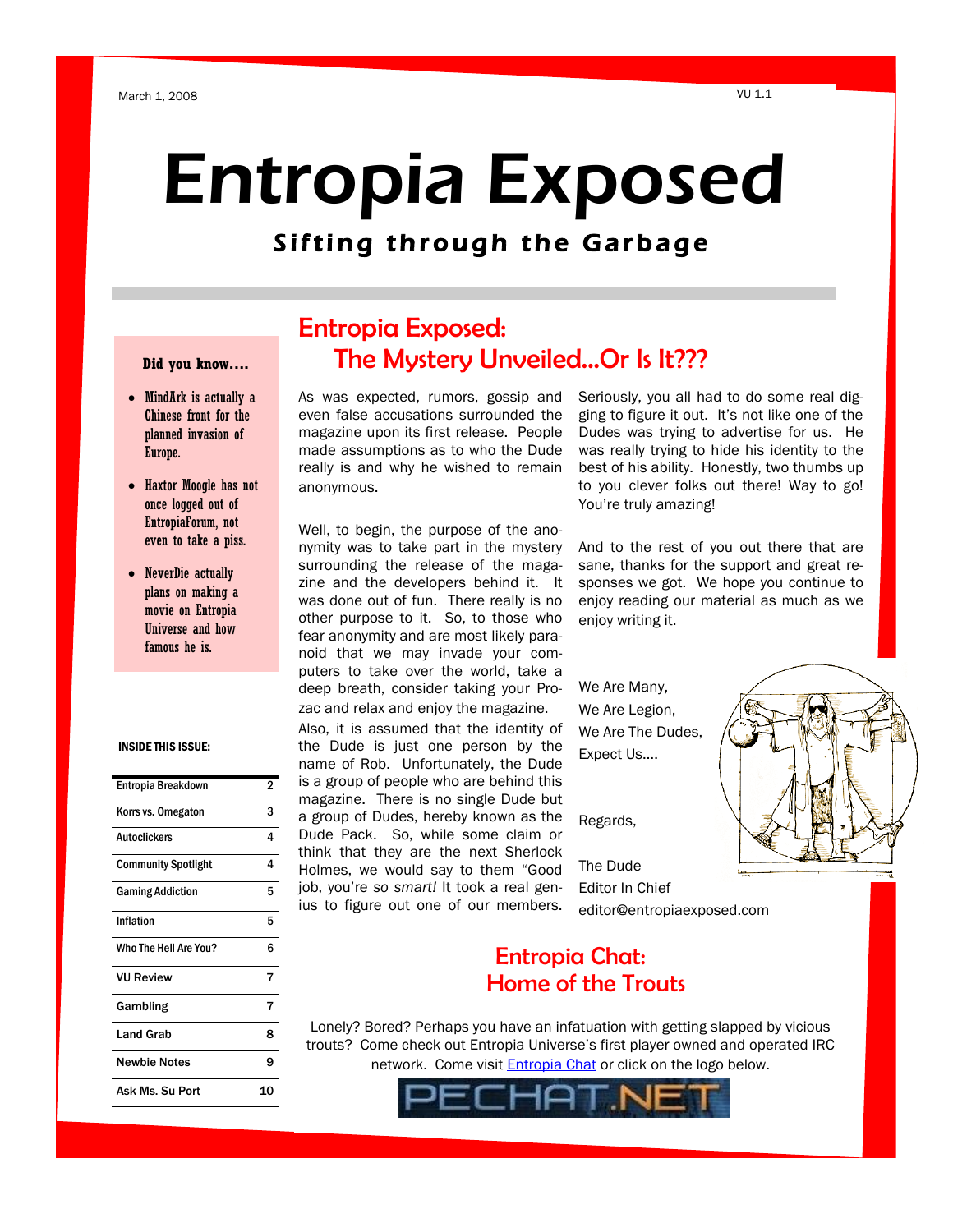## Entropia Breakdown

"I"m in the Guinness Book of World Records. I"m the first Virtual World Millionaire"



 - Jon Jacobs (NeverDie), in an interview with Tom"s Games at the CES 2008.



"This thread violates so many rules of this forum, I don't know where to begin."

- Neomaven, in utter disbelief that a thread hazardous to the EF community was able to slip by his watchful gaze.

" ...to me u are like a fugabarba."

 - Skalman, discussing his uberness in comparison to the ubers, practically declaring himself the founder of Uber.

"Day, night, weather, sandstorms and such will all be implemented."

> - Marco, in January 2003, in response to a question on the implementation of day and night cycles.



## Quotes Numbers

### Trout Attack

964 Number of times the sadistic Sibuk attacked others in Entropia Chat IRC.

578 Number of times people attacked back in response to his abuse.



### Membership

691,442 The total number of "unique" players Mindark claims are involved in Entropia Universe.

 $100$  The actual amount of players that actually log on. The remaining 691,342 accounts are all accounts made by players "siblings."

### EU Websites

761 Number of websites Neomaven owns whose names deal with Entropia Universe.

 ${\bf 1}\hspace{-2.5pt}\rule{0.1pt}{1.5pt}\hspace{1.5pt}}$  Number of websites other members own. Conspiracy theory in the making?



**Bridging Virtual Worlds!** forum.blog.arcade.news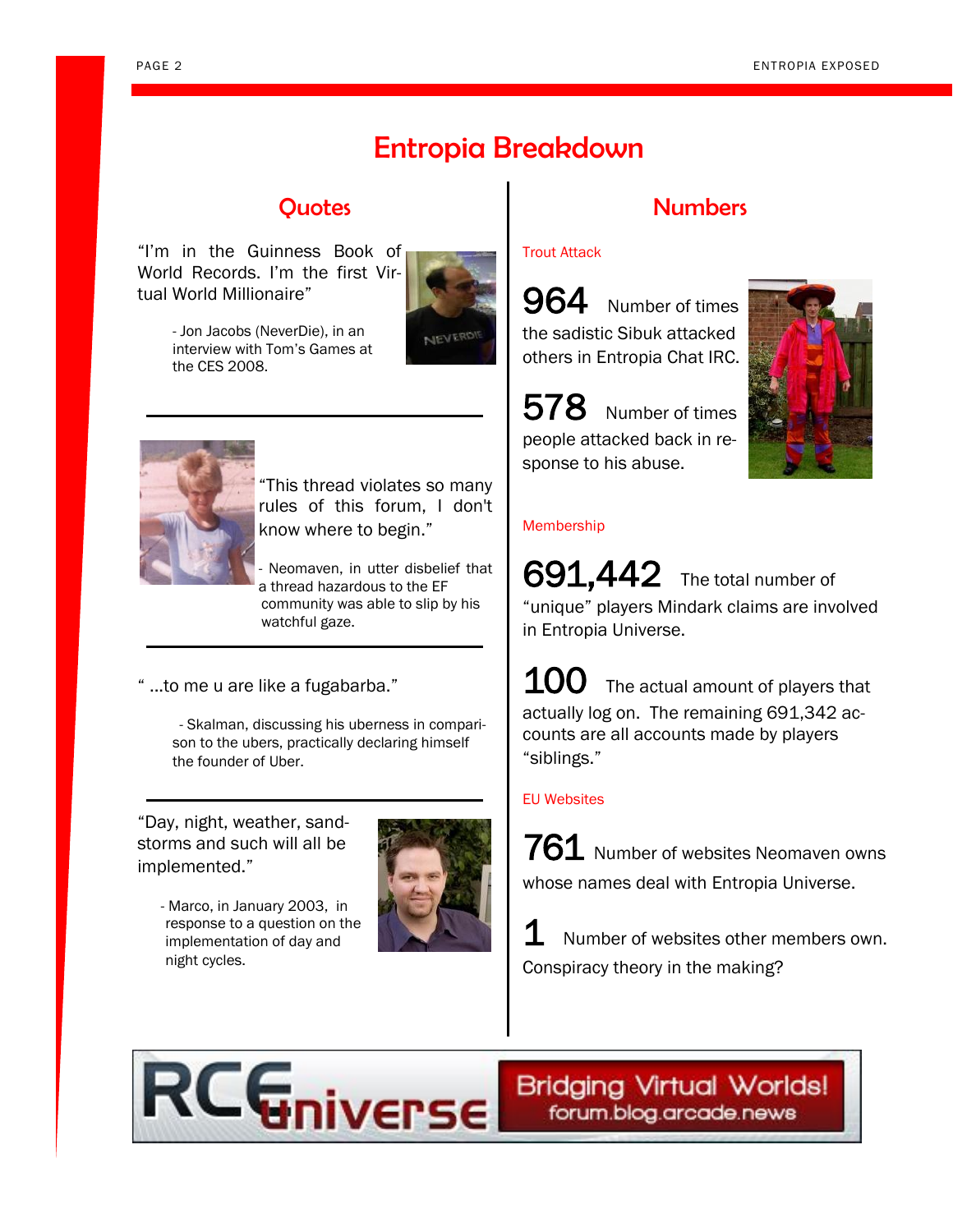## Korrs Vs. Omegaton David vs Goliath, or a conspiracy bigger than Calypso?

#### Written by May Dup Dude

Omegaton has had a strong foothold on Calypso since the dawn of the robot wars. Zychion Citadel still sits as a monument of what plans the great man had for this planet. Secret contracts, blackmail, extortion and questionable methods are just a few words that describe Mr. Omegaton"s rise to power. But did some of the deals go wrong? Why hasn"t Omegaton Corp. sued the manufacturers of the Korrs range of pistols yet?

Korrs pistols emerged about a few years ago, bringing the hunters of the land a much needed supplement. As a low cost, disposable pistol, the Korrs series was sought after by all kinds of people, from newcomers to veterans, from miners to explorers. With the h400 as the flagship product, Korrs executives could just sit back and relax. But how could they get away with all this? Such a cheap gun, with such a firepower?

It all goes back many years, when Mr. Omegaton was still building his empire. Many parts where made by subcontractors, and the deals were lucrative. To drive down the prices on the gun-casings, Mr. Omegaton got bids on cheap manufacturers. Kortech Inc. ended up with the contract, in what many claims was a dirty play.

Kortech Inc. was run by a gang of outlaws, know by the corporate industry as the "Carpet Kleaners". Specializing in duplicating products, Kortech Inc. had a long list of experience in the field of case manufacturing. Omegaton Corp. was so impressed with the end result, they gave Kortech Inc. a 50 year contract.

We received an anonymous letter from a former Kortech employee requesting us to make this public. Included with the letter were several fragments of correspondence between Omegaton Corp. and Kortech Inc., detailed schematics, test results, proof of blackmail and papers that potentially could bring down the whole Omegaton Corp.

The core of it all is a clause Kortech Inc. managed to get into the base contract. It states the following:

- Kortech Inc. is to dispose of all residual materials after the expected lifetime of the product.
- Kortech Inc. stands free to dispose of the materials in any way they deem fit.

For Omegaton Corp., this was an opportunity of a lifetime, or so they thought. Kortech Inc. would, as the contract stated, receive all parts that were changed during repairs from the repair terminals. But instead of disposing it, they cleverly reused the parts to make their own guns. By bribing scientists and technicians all over the universe, they gathered enough technology to make guns that were superior to most guns in the same price range. And by not having the costs of making the casing, they could offer the guns at far below market price in comparison to guns of equivalent value. Making the guns disposable, they would forever have the possibility to make more and more. They were even able to fool the Omegaton Corp. Trade Terminal as the casings were still the same as what Omegaton Corp used themselves.

So how does this all fit together, you may ask. About 2 years ago, cargo freighter "Swan Art" mysteriously disappeared from all radars above Fort Fury. No one ever saw it again. But shortly after, the people of Calypso started finding guns in the hill-sides, near the Feffoid camp. These guns were all marked with the Omegaton Corp. logo, but further analysis showed that the internal electronics were far from something they'd cook up. It wasn't until head scientist Thudnora Y. Antilles poked around one of the microchips that the truth was revealed. She managed to pull out the manufacturer and model number, as well as some of the trigger timings. No one in the academic circles had ever heard of this company named Korrs, and neither could explain what Korrs equipment did inside of an Omegaton casing.

All was going well for Kortech Inc. Illegally selling their weapons as authentic, modified Omegaton Corp. guns to minor covert corporations on Calypso, they gained grounds by tricking the buyers. For each company, they showcased the flagship weapon, the Korrs H400. They demonstrated how it could be repaired for cheap in the Repair Terminals, claiming it would never break down. But in reality, Kortech Inc. installed the limitation chip in all guns delivered, thereby tricking the companies into not realizing the problem until long after.

Their plans fell short when the "Swan Art" disappeared. Suddenly their plan was in jeopardy, as the guns reached the open market. Especially damaging was the fact that a crate of the original demonstration model was on the freighter. And still, these guns are found in the wild. Feffoids are claimed to believe these objects are some kind of treasure, stockpiling whatever they can find.

But what happened to the "Swan Art"? None of the papers we have received mentions any facts, only theories. From sabotage to abduction, to conspiracy. Maybe one day we'll find the real answer, but until then, we wait and see what Omegaton Corp. is planning. Will they let Kortech Inc. get away with this? The answer remains to be seen.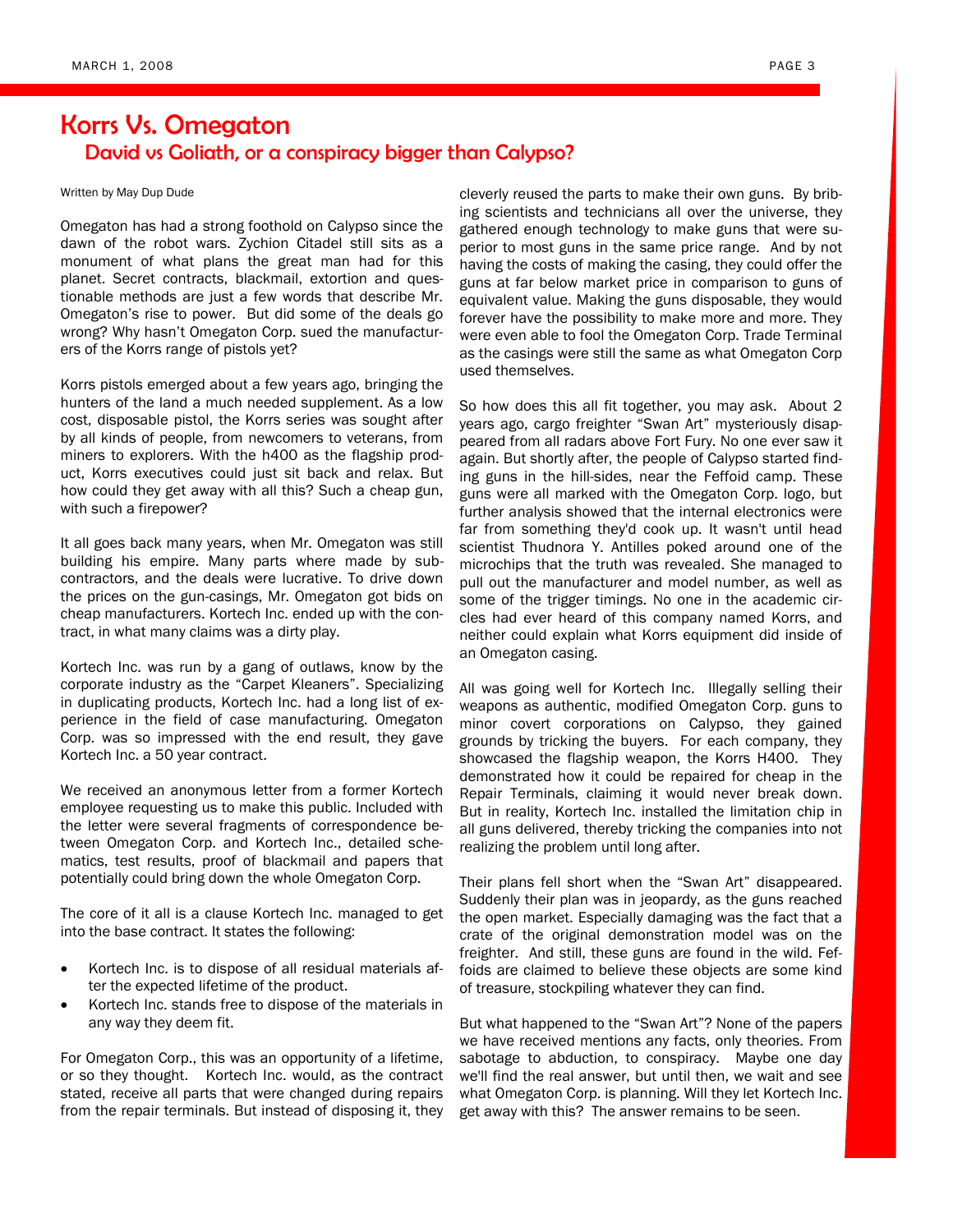## Community Spotlight: The Red Headed Step Children

After much success in our last column about some of the more commonly known community websites available to the masses, we were asked why the hell we didn"t mention other sites. So, we decided to mention some new ones and give you, the readers, a brief description of what some of these other websites have to offer.

The first place we decided to check out was EU Chronicle. What a crazy place indeed! After registration, we were greeted by some blabbering robot that talks non-stop about gibberish. He needs some serious work before he continues to greet people. Honestly, scary friggin' robot and one to watch out for. We were greeted very nicely by just about everyone there (all 12 of them) and gratz'd non-stop. We'd like to compare EU Chronicle to the Smurfs. A bunch of happy-go-lucky, weird looking folks that bumble around looking to help people and make stuff out of crap other people have left behind. Like we said, Strange!

After being chased off by Gargamel and Azrael, we headed over to Entropia Gateway to see what the bloggers had to say to the world. Reading John Bates drone on and on about how wonderful Entropia Universe is, we were ready to ram a rod into our ears. We figure MindArk had to put him to use in some way, shape or form. Guess this is where he will do the least amount of damage. At least there are some decent writers over there to negate his horrible effect. (Epic, Seamaster and Sir Odd to name a few). Overall, we picture the writers of Entropia Gateway as postal workers. They"re overworked and underpaid and at the boiling point. One of these days they may pop and then all hell will break loose.



## Autoclickers -Hiring Your "Sibling" to Do Your Dirty Work

One of the biggest problems, and probably one of the most complained about, is the lack of an authorized auto-clicker

program that will do what we all would rather do without: clicking for hours on a crafting machine or extracting a big claim for days on end. It's boring, repetitive and can give a bad case of carpal tunnel syndrome.

The community has discussed time and time again about the illegality of them and then need to implement them. Some are for and some are against. The Dudes are definitely for it!

Well, we decided to take a tour of all the

terminals on Eudoria to see what the local crafting population had to say. Much to our surprise, almost everyone we tried to speak to was way too busy to respond. Of course they would be since they are sitting behind their computers clicking endlessly like we all do because if we didn"t, it would be in violation of the EULA and no one would ever do that.

After several attempts to talk to people and near the point of giving up, we stumbled across Buzz Lightyear who was standing next to his crafting terminal clicking away. He had the time to talk to us which was surprising since he

> seems to be one of the busiest crafters out there. However, we didn"t know his little trick. When we inquired into how he was able to afford time to talk to us and how he was able to stay online for hours on end without a break, he came clean and told us his little secret.

> In order to maximize his money and still be able to live a normal life, Buzz purchased a British Columbian Forest Monkey to sit at his desk while he was away and click the mouse. Actually, it's about the only thing he was trained to do. If

you notice, there are long periods of time where Buzz will not respond. It's because Frank (the monkey's name) hasn"t learned how to type. So, for all you haters out there, Buzz is not using a third party program, he has legally employed his pet monkey to click for him and the EULA doesn"t forbid that.

Next time you see Buzz and he doesn"t respond, just say hi to Frank. He likes seeing his name in the chat screen.

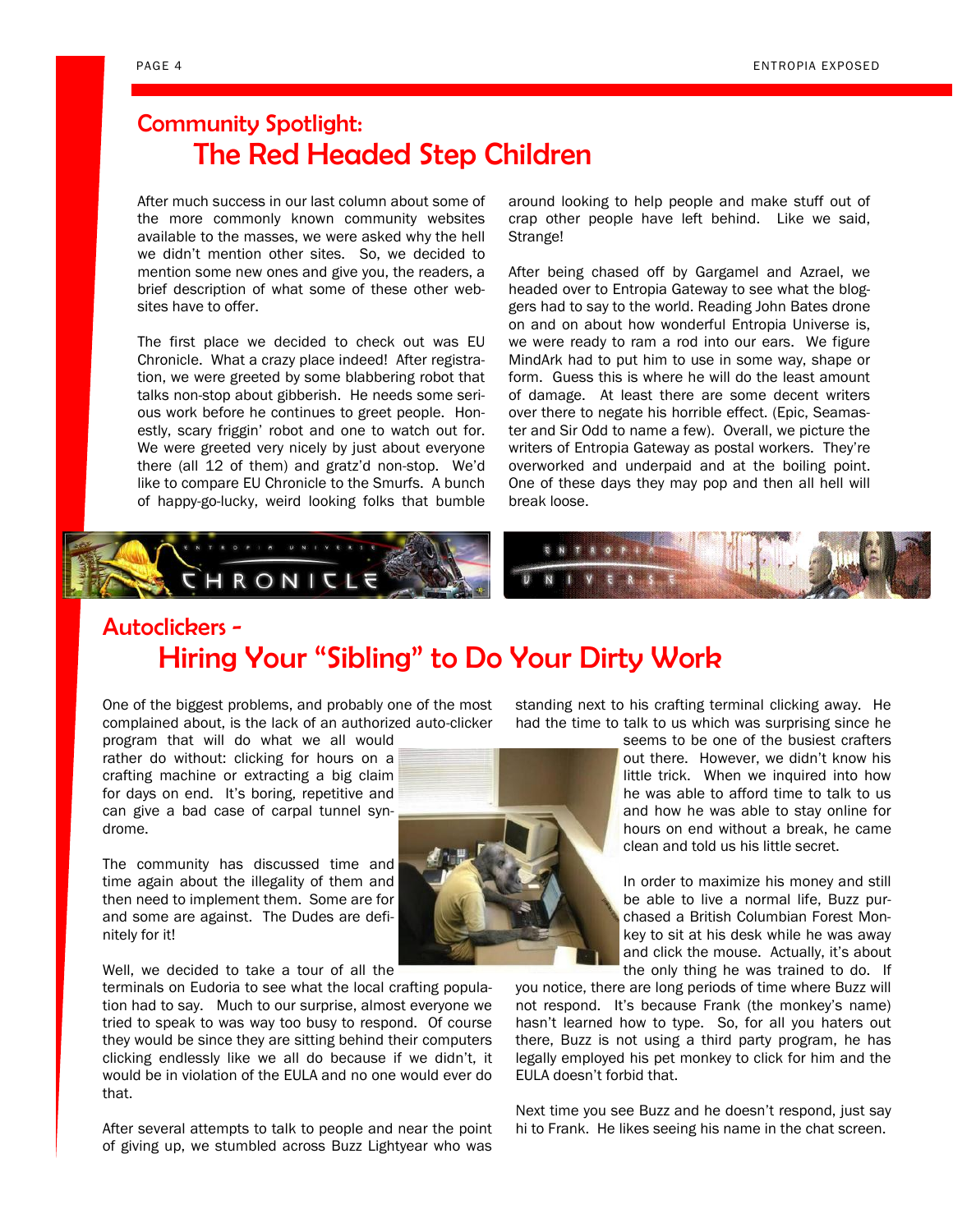## Inflation: The Price to Play

Back in the day, when Entropia Universe was still referred to as Project Entropia, things seemed to be so cheap. You could buy a piece of land for only 5,000 PED! Hell, just three years ago, it was possible to buy an Improved A-3 Justifier Mk II for only 45,000 PED. However, the old days have gone and the new days have swept us over.

Now, it only costs a mere 300,000 PED for a piece of land and upwards of 100,000 PED for a hangar that will take us into battle with the Space Pirates that are coming very soon. Honestly, I don"t know about you all, but I have that money lying around the house and I have no other use for it, like buying a car or putting a down payment on a house. I mean, seriously, who needs that crap when you can buy a piece of virtual land that will bring you in loads of money each day. I know that when these planets are available in the next couple of months, I am going to sell my left testicle, five toes, two

fingers and my house so I can make a worthwhile investment.

And to those of you that complain that inflation has skyrocketed and made items ridiculously high, kick yourself in the teeth and come to terms with reality. You need to be saving every penny in life so you can purchase the magnificent virtual items. It's the cool thing to do. And don"t blame MindArk. We love MindArk and MindArk never does any wrong. Do you really believe that they could possibly control inflation? It's not like they have the power to stem the rate in which items are increasing. Who do you think they are, the developers?

So, next time you see something that is way out of your price range, suck it up and pimp out your family to get those few extra dollars.

## Gaming Addiction: Could It Ruin Your Life?

Much can be said about the theory of gaming addiction. It is gaining a whole new spotlight in the psychology

arena and many people are considering it an actual addiction but is it real? Hell no!

How can one possibly be addicted to games? They"re a form of entertainment, not a drug. They"re made for fun, not pain. So how can it be an addiction?

Critics point to signs of addiction such as sleepless nights, two liter bottles full of piss because individuals don"t want to leave their seat, total consumption by the game, selling your car to buy an island, etc. But these prove nothing. All it shows are signs of loyalty and devotion, something you would love to find in an employee.

Critics also point to real life incidents that have appeared in the news lately, incidents that have been linked to possible cases of

gaming addiction. There was one report of a couple so addicted to a game that after they bought groceries, then ran inside to unload the groceries and then play their game. What they forgot was that their child was still in



**Hardcore Gamer to the end. This is what MindArk loves to see in its gaming community: Pure Loyalty.**

the car. It could be argued that this may not be related to gaming addiction but , in fact, to amnesia. Another

> more recent and relevant case was a student that became so engrossed in his game play that he forgot about his responsibilities and surroundings, wasted his spending money on gaining accomplishments, lied to his parents to get more and, in the end, ultimately flunked out of school, much to the dismay of his parents. Poor guy. Obviously, his parents didn"t the importance of what he was trying to accomplish: ultimate bragging rights.

> Luckily, there are organizations out there that don"t look down upon these types of people. They don"t see it as an addiction but rather as an admired personality trait, one they would like to see in more of their employees and customers.

So, with that being said, we would like to give a big middle finger to the critics and say "Screw You!" Now we can get back to work: endless hours of clicking and typing hoping for that eventual jackpot.

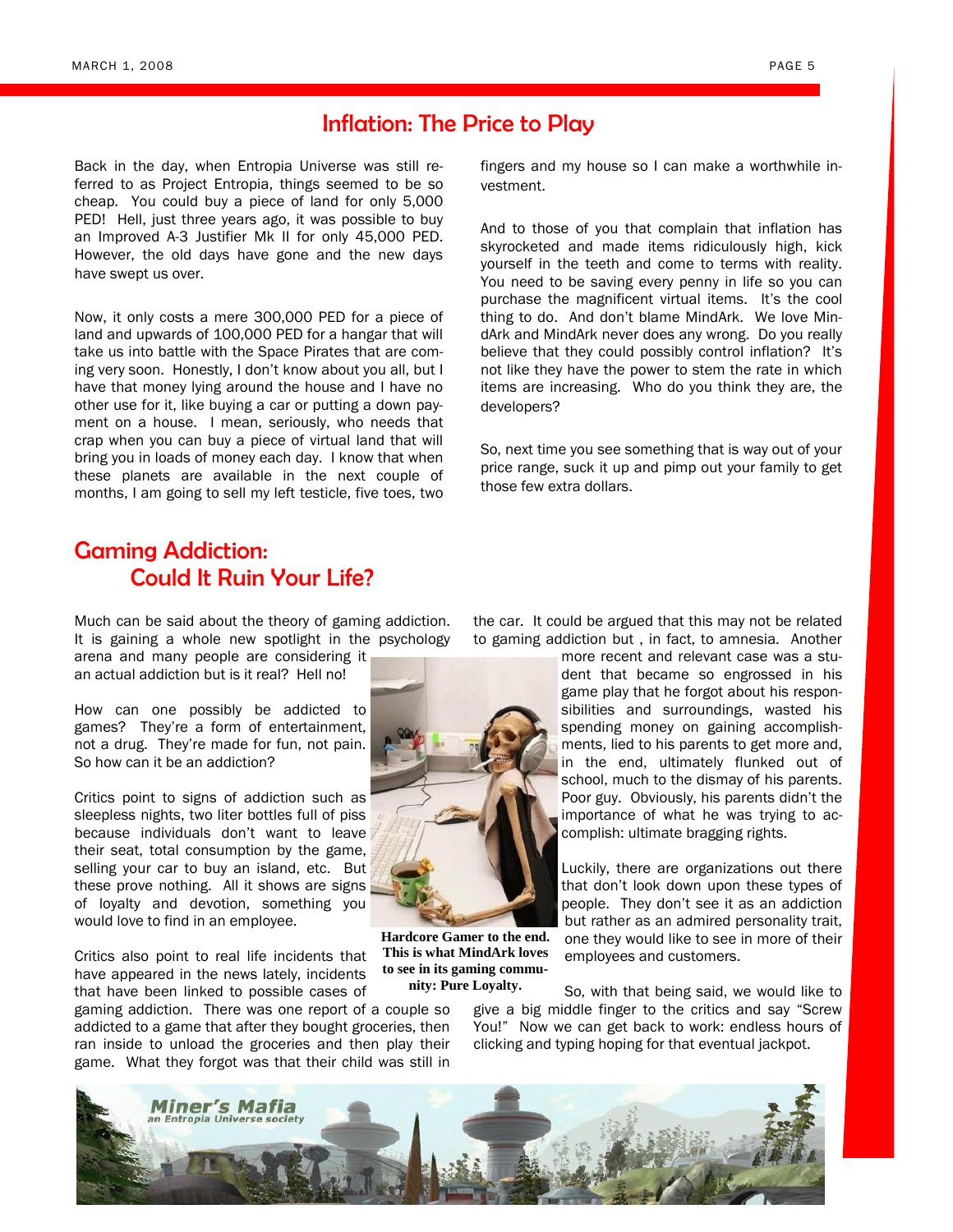## Entropia Exposed Presents…..

# Who The Hell AreYou?!

For this issue we wanted to do something special. We figured it wouldn"t be appropriate to interview just one person because others may feel left out so we thought it would be better to interview a whole group. But who? A society? A group of friends? We were perplexed. We scoured the community looking for this group to interview wasting many precious man hours. It took a lot of searching and reading but with a little determination and luck, we were able to find them. You may not ever encounter them but when you do, you"ll know them right away. We decided to interview a few of the people of this group who we will name Manny (Whiner), Moe (Tough Guy) and Jack (n00b). Collectively, they are known as the Trolls, Crybabies and just plain Annoying. Here"s how the interview went.

E2: Hey guys. Thanks for taking the time to talk with me. How are you? Manny: Loot sucks! MA is screwing us!

Moe: Screw you!

Jack: GIMME PED PLEASE! E2: Wow, maybe this wasn"t such a good idea. Anyway, let"s start the interview.

Manny: I don't know. MA might be watching us and they"ll lock my account! Moe: Interviews are lame! How 'bout I just kick your ass!

Jack: SELLING 100 SWEAT For .5PED!!! E2: Wonderful. Must be my lucky day. Oh well. Manny, let's start with you. What brought you to Entropia Universe?

Manny: Well, I read about the opening of Space and I wanted to roam the galaxy fighting the space pirates. This was about two weeks ago. Where the hell is space?! MA always lies! This is complete bullshit! I want a refund!

E2: Well, it's not quite here yet but it will be here soon. What are you doing in the meantime while you wait?

Manny: Well, I started sweating but that

got boring so I deposited \$20 and bought hunting gear. I am already up to You're lucky I am tired or else I'd kick

1000 total skills. But, I don"t get it? I have been playing for two weeks and I haven"t globaled yet! What the hell?! This is complete bullshit! MA must have turned off my loot button!

E2: Well I seriously doubt

that. You"ve only been playing two weeks.

Manny: Whatever! I am uber now. You must be working for MindArk! Screw you, I"m leaving.

E2: Thank goodness. One down, two to go. Moe, do you have a moment to talk?

Moe: About what? How I can kick your ass?!

E2: Umm....no. I just wanted to find out a little bit about you.

> Moe: What the hell for? You think you're smart? I bet you"ll try to steal my identity or some shit! E2: I was thinking nothing of the sort. This is an interview. I"m supposed to be asking you questions. Moe: Oh, now you want to

be a smart ass. Don"t make me type up a storm about how tough I am and how I

will kick your ass! Seriously, I am tough! E2: I'm sure you are big guy. How 'bout you just calm down so we can finish this interview?

Moe: Screw off! You might not be able to see me, but on the other side of this computer is a very muscular, fit and ready to fight guy that will gladly kick your butt. And if I don't, I will get my computer buddies to hack you and steal all your crap. All I have to do is make a call. Feeling lucky punk?

E2: Okay, I have no idea where all that came from but maybe you should just take a deep breath, clear your mind and we"ll just start over again.

Moe: Bugger off! I'm not into that Zen



**Whiner**

That shit's for queers.

your ass. Face it, I'm right, you"re wrong so shut your mouth. Screw this, I"m out. E2: Phew. Thought I'd never get rid of him. Only one more and then I"m done. So, Jack what do you do in game? Jack: PLEASE GIMME ARMOR!

I NEED WEAPON!

E2: Sorry buddy but I'm broke at the moment. Why don"t you just go sweat some and then sell it to get stuff?

Jack: PLEASE GOMME PED! | PAY YOU BACK, I SWEAR!

E2: I believe you but I just can't give it to you, sorry.

Jack: GIMME ARMOR AND I UPGRADE FOR YOU!

E2: You gotta be kidding me. I don"t get paid enough for this shit. I"m leaving.

Jack: GIMME PED PLEASE!!!!!! E2:AAAAAHHHHHHHH!!!!!!!!!!

As you can tell, we left the interview in a hurry, pulling our hair out in frustration. Never, ever will we do that again although it's almost certain that we will be contacted by them because they"re offended by this representation. Oh well, suck it up.

Luckily for our readers, they will *never* come in contact with people like this in the forums. It is *very rare.* These people are like one in a million. However, if you do encounter them, just put them on your ignore list to save yourself the energy. Better yet, refer them to this interview. Maybe, just maybe, they"ll realize how stupid they really are. At least it's nice to believe!





**n00b**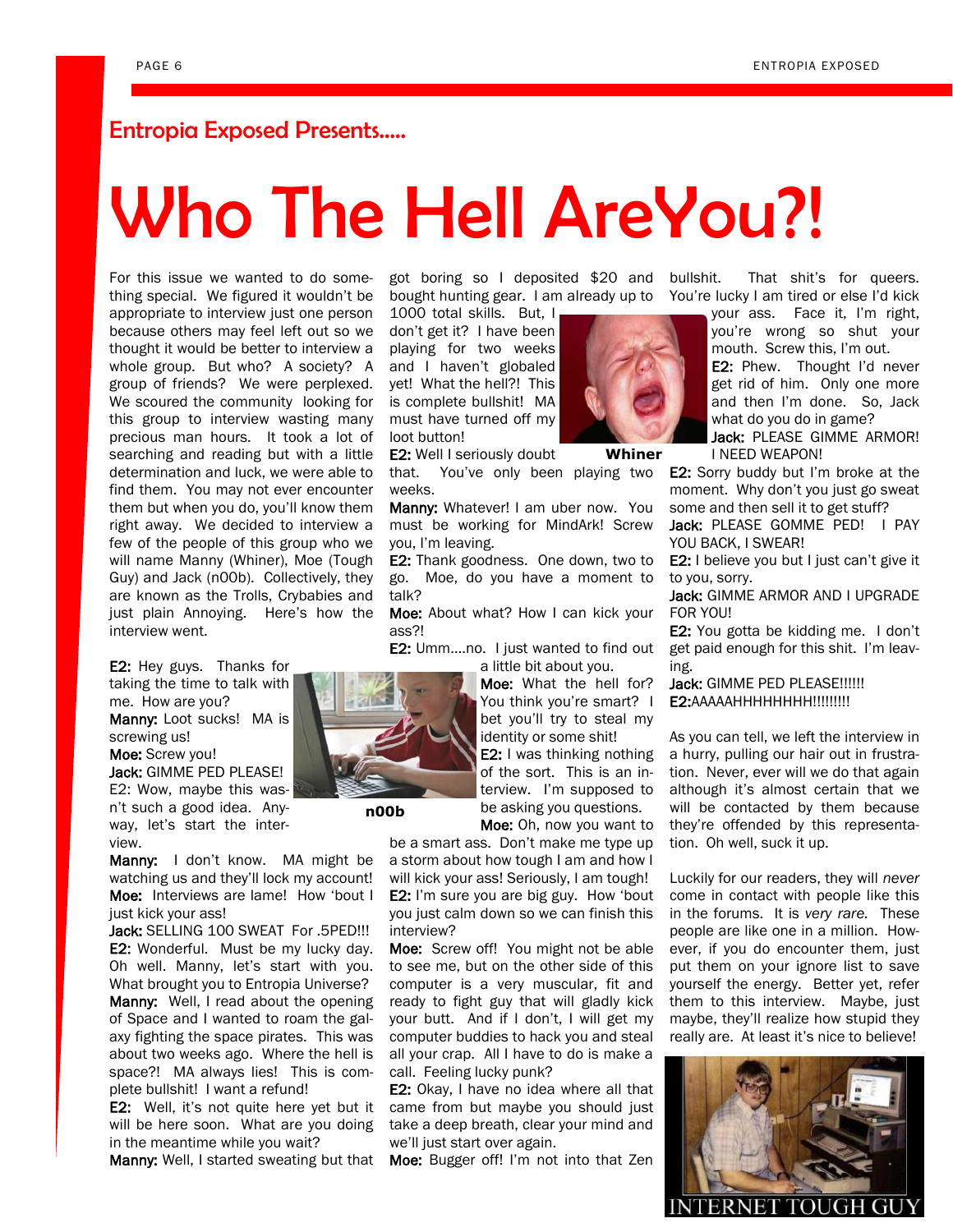## VU Review: The Highlight of 9.2

What a great new VU MindArk has provided us. We"d bore you with all the details of what they added and fixed but we want you to actually enjoy the magazine so we"ll just discuss certain aspects of the update.

One thing that took us by surprise was the changes to some of the mobs. MindArk stated on their site that a few mobs had facelifts done which changed traits about them. We don"t understand why people complain about this. It"s quite obvious that because of graphical changes, the internal AI of a mob is rewired to make it act differently. What other game is so dynamic that their mobs traits change due to graphical upgrades? None. That is why Entropia Universe is so dynamic and why MindArk is our idol. Hell, it could be that a new storyline may be in the works?

Obviously, being out in the sun for 24 hours a day, 7 days a week (Calypso has so many suns, it has no night cycle) hardens the skin of some of the mobs. After several days, the skin tightens and become thicker than leather allowing the creature to take more damage.

Additionally, due to the constant exposure to the sun, the mobs never rest creating severe cases of sleep deprivation. Due to this lack of sleep, the become easily agitated. When they spot a human in the distance, they have something to direct their anger towards so they focus it on their new target. Since the figure the only way the will ever sleep is to be killed, they charge their target with a newfound passion and attack relentlessly. This sudden burst of rage comes with such intensity that it increases the force of the blows they inflict on their opponent. And, due to their heightened focus, they rarely miss and are able to pinpoint soft spots allowing for an increase in critical hits.

Now, you can believe our insightful storyline and why the changes happened or you can believe some myth that the programmers screwed the pooch and could figure out how to fix it in time for the deadline MindArk set for the VU release. It's quite obvious our story is full of facts and that another myth has been debunked. But it's up to you. Fact or Fiction? You decide.



Buzz Trying His Chances on his Crafting Machine

## Entropia Universe: Is it Really Considered Gambling?

Time and time again it is argued as to whether the sole, albeit secretive, purpose of Entropia Universe is actually a casino. Players compare various aspects

of the game play to certain games found in casinos. Others counter this by pointing out other aspects that make it seem less of a casino (i.e. skills, no actual money, etc). Honestly, why would MindArk even attempt to make a gambling game? They know it"s illegal. And, we all know that MindArk is open and honest with their player base, never attempting to take their money through trickery.

So, to get to the bottom of this mystery, we searched far and wide for someone who may be able to help us with the intri-

cacies involved with Entropia Universe"s economical structure. And who better to ask than Buzz Lightyear. Why did we pick him? Because the little

bastard seems to enjoy spamming chat with his constant globals and accomplishments. Not that we"re jealous or anything.

> We were able to visit Buzz at his actual real life residence in hopes of him revealing secrets with a few drinks in him. Upon entering his home, we were in shock. Sitting on a bar stool, we found Buzz pulling a lever on

what looked like a slot machine. What we later found out was that Buzz had customized his

computer to look like a slot machine. Every time he pulled the crank his avatar would click again. Ingenious! We were in complete amazement.



So, now we ask you, is Entropia Universe a virtual casino? The world may never know.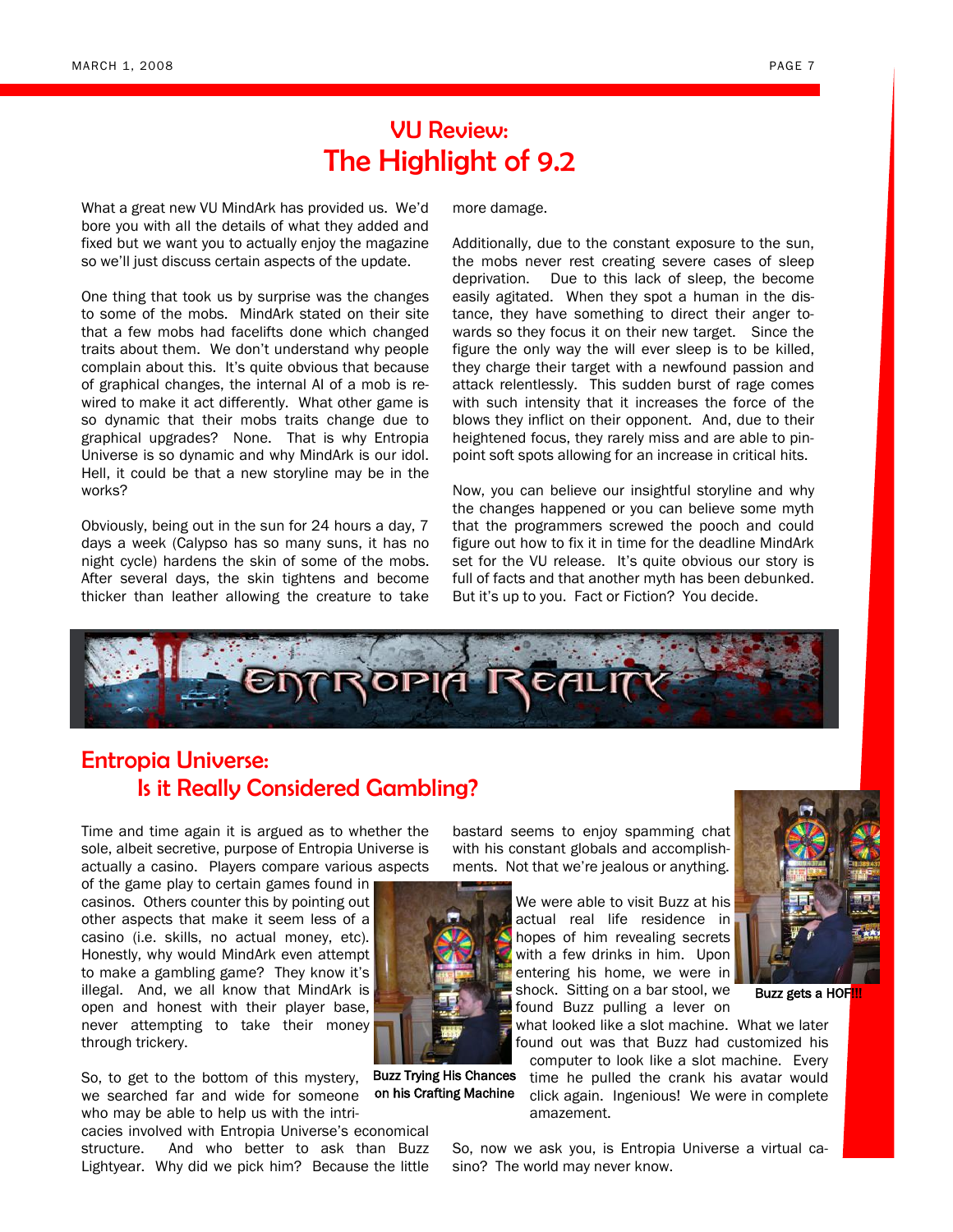## The Dangerous LandGrab: A National Holiday

### Written by D"B

Finally!!! The time has come where are Entropians will be able to participate (or at least pretend) in a magnificent event called Land Grab!

This event was held over two years ago and has been

non-existent ever since. Some thought it was gone altogether. Others believed that Neomaven had somehow bought the empty lands and struck a deal with MindArk to keep them under a pseudonym of Marcus. And of course other thought that MindArk just plain messed up, a very unlikely theory.

When the event was held last, all mayhem broke loose The Ambulance Drivers called out sick leaving it and allegations of cheats and trickery were thrown all

about. Ubers were accused of auto clickers, groups made false alliances, people were using glitches and noobs actually thought they had a chance at a piece of land! Everything was in a tizzy. So, for this upcoming event, MindArk, in their infinite wisdom, decided to hold a mini land grab to test their capabilities. Entropia Exposed sent out one of their best reporters, D"B, to look into this phenomenon called Land Grab. Here"s what he has to report:

As has happened in the past, this year, thousands of people will drop their work, family life, kids from his/ hers hands and all other things to take a part in the incredible event called Land Grab. These people will sit at their computers and, for nearly four hours or more, will fight for their lands. All else comes to a halt.

Unfortunately participants have a life in the real world. They have jobs, families and so on. What happens when they see news about the Land Grab?

I interviewed one of New York's Hospital directors (name and location withheld due to security and liability reasons) whom I shall call Mr. John on February 12, 2008.

DB: Hello Mr. John, how are you?

John: Hey DB. Its bad, really bad. Over 99% of our personnel have taken the day off and plan to do so tomorrow. Patients are running in panic as no hospital care exists.

DB: Why? What's going on?

John: We don't know. Our doctors do not reply to our messages. It's a huge tragedy for our hospital.

DB: So you are the only one running the hospital right now?

### John: Yes...

DB: What are you planning to do for tomorrow?

John: I think I'll be sick. So I may stay home and spend some time with my society ... Ummm... I mean I will get some rest and hopefully the rest of the staff will return to cover for me.

DB: I see. Well, good luck and I'll see you online. I mean have a nice day.

John: See ya!

February 13th

Most of the American and Swedish city's are empty. Most shops are closed, no policemen on the streets – this is probably an apocalypse.

### February 14th.

Wednesday was really strange; however, there is good news to report. On the 13th of February, no terrorist attacks occurred. "It turned out to be a very nice day," says one American solder patrolling the streets of Baghdad. "We haven"t seen any people on the streets. It was so quiet. I think I may have seen tumbleweed blowing down the alley." The 14th, unfortunately, was not so quiet. Violence resumed country wide.

After completion of the legendary Land Grab, the community requested MindArk to give much more than 24 hour notice. The question MindArk has to deal with is what influence will the event have on the world? If these past few days are any example, life as we know it may cease to exist.



to the hospital staff to pick up the slack.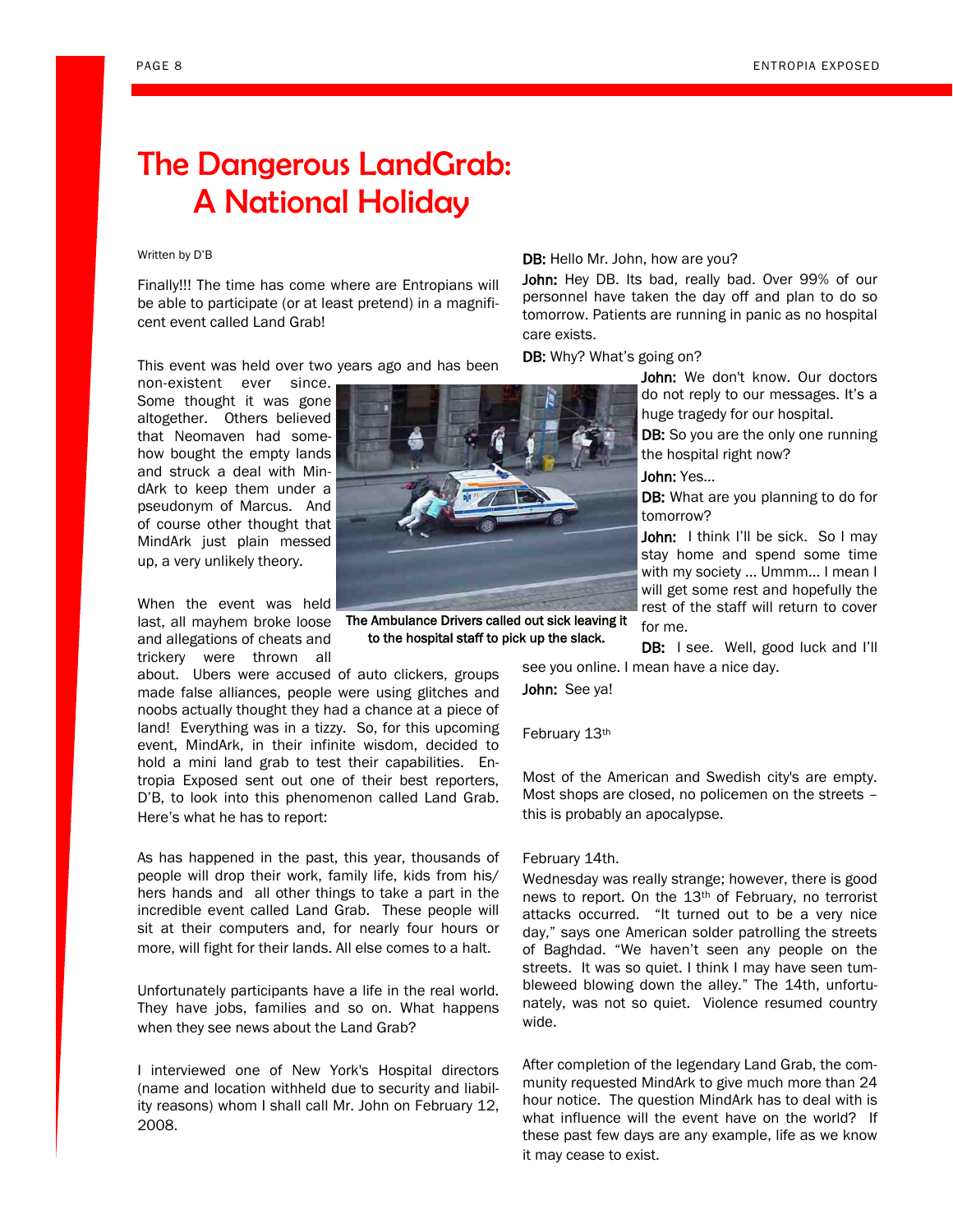## Newbie Notes: A Survival Guide

### Written by Brown 25

### NEWBIE NOTES:

Entropia Universe is just that, a universe of experience, events, creatures, participants, etc and as a result getting started can be a daunting endeavor. There are numerous forums and web sites dedicated to this online experience, and most are packed with information for medium to advanced players. What is harder to find is information that can benefit a new player, a "Noob" if you will. If you are new to EU then there are some things you should know:

1.) You will be a target of ridicule for some time to come no matter how tough or cool you pretend to be.

2.) You are not tough or cool you are a needy, ignorant Noob. Get used to it.

3.) Don"t beg for money (PEDs). This makes you look needy and ignorant. You ARE needy and ignorant but there"s no need to act like it.

4.) Orange is NOT your color and everyone's starting underwear looks the same, so buy some decent clothes.

5.) If you think you can profit from fruit sales, you"re wrong.

6.) The sweat you collect is just as cheap as anyone else"s and just as much a pain in the butt to collect. Just because YOU collected it doesn"t make it worth the same as 6B armor plating. Get what you can for it and quit your incessant whining.

7.) Did you use profanity in your avatar name? Did you think you were being funny? If you did it"s because you"re an ignorant, needy Noob and a jerk. Now, right now, create a new avatar with a different name. It's still early in your EU experience and you haven't got much to lose at this point except a name that will turn everyone off and make your ability to interact with other, more intelligent and less needy players difficult.

8.) Don't ask me to be your mentor. I'm too cynical and sarcastic and, basically, not interested. If you"re buying Ores and Enmatters at a decent price though, call me.

9.) A final word to the wise: About 75% of the female avatars in EU are really males at the controls. This is close to the same percentage as the rest of the internet. If you are hitting on some cute colonist in a thong, be advised that there is a 3 out of 4 chance that she"s some fat, hairy, un-shaven, ex-software developer with a bad case of gas, especially if her avatar is named after some part of the female anatomy.



Beyond that, the rest you can learn on your own. Have fun and try not to get banned altogether.

Brown 25

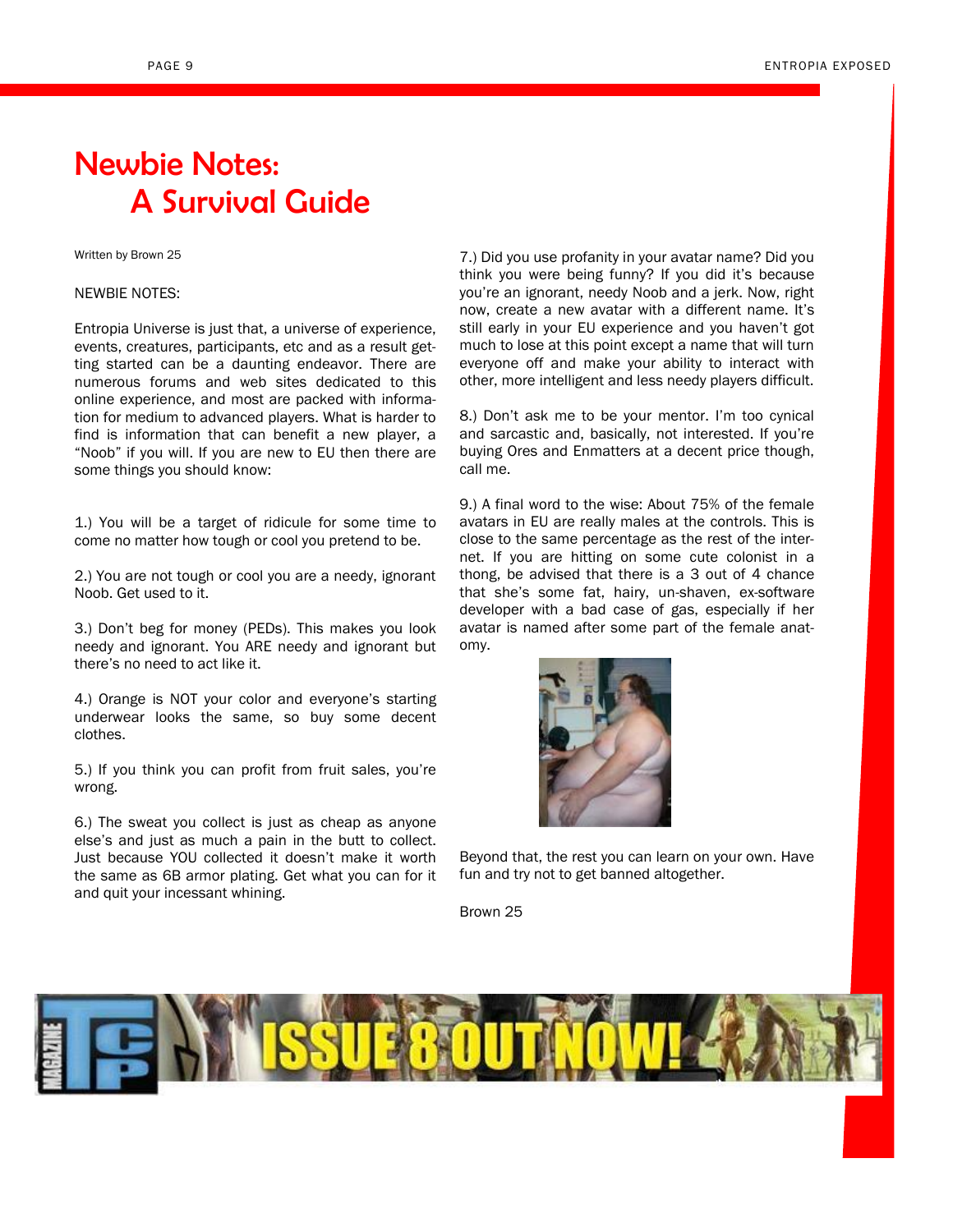## Question and Answer: Ask Ms. Su Port

We at Entropia Exposed were surprised at how many submissions we got asking for help from Ms. Su Port. Hell, even Su was amazed, just view the look on her face in her picture. Pure amazement!

Well, we paid Ms. Su Port with a bowl of rice and a wage close to \$.50 an hour and sat her down to choose which

emails she would respond to. We hope she has helped in some way with your problems and please feel free to continue writing to her. You will be surprised at the depth of her knowledge and wisdom.

### Subject: Love Life

Dear Ms. Su Port,

Recently spammers have stolen my girlfriend. I can no longer find her in my FL and MA has yet to respond. I recently proposed to her in a 165 word essay via PM and then received a PM stating that unless I gave the spammers 100 million Simoleons they will be forced to TT MY GIRLFRIEND!!! HELP ME!!

Eagerly Awaiting, Secret Secret Stalker

Secret Secret Stalker,

Please refrain from using threats or I will be forced to ban your account. In spite of your rudeness, I have moved your girlfriend to storage. Please look in storage and you will find her.

### *This Case has been Closed.*

### Subject: TT

Dear Ms. Su Port, Please help me!!! I have accidentally TT'd my mod fap. I thought it was a FAP5 because they look the same. Help me please!



Horribly Scared,

Jack Ass

Jack Ass,

Hi, I noticed that when you TT'd your mod fap the ped

value was transfered to your ped card. Please use those peds to simply buy a new one.

*This Case has been Closed.* 

### Subject: Screwed?

Dear Ms. Su Port,

With the skill nerfs, prices and market

being controlled by a few people, groups being privy to information, all the threads about MA not returning items, all the same bugs never being fixed, promises for years and years of things to come, why should I stay in EU? Am I getting screwed?

Rightfully concerned,

Bent Over

Bent Over,

Thank you for your feedback. Your comments have been forwarded to the development team.

### *This Case has been Closed.*

If you"d like to hear more from Ms. Su Port or get some advice, please feel free to email her on our website or send an email directly to mssuport@entropiaexposed.com. You never know. She may chose your email for our next issue.

**SWEDISHHUNTINGSOCIETY**